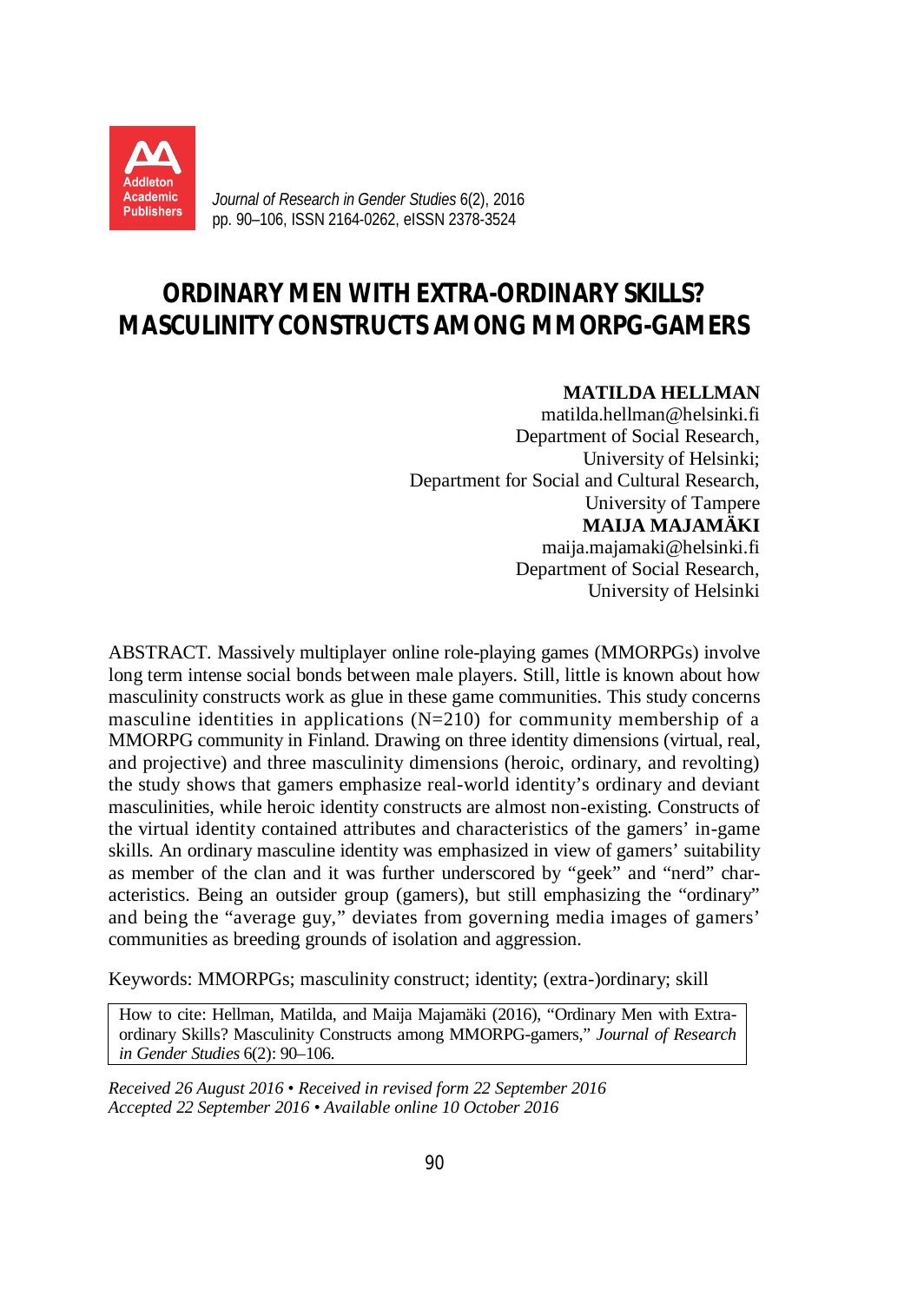# **1. Introduction**

The media discussion surrounding digital gaming tends to be risk- and problem-oriented. For example, computer video gaming has been depicted as causing mental health problems (Ahlroth, 2014) and reducing social competence and cognition (Mykkänen, 2013). Such public concerns are often heavily gendered by emphasizing how young boys lose out due to their gaming habits.

Massively multiplayer online role-playing games (MMORPGs) are an easy target of public concern (see Karlsen, 2015). The gamers, who are mostly men, immerse themselves in the graphical virtual gaming environments about 20 to 25 hours a week (Griffiths et al., 2004; Ng & Wiemer-Hastings, 2005; Smahel et al., 2008), they appear exceptionally demarcated from the outside world. The fantasy and warfare milieus of the games are filled with tasks to be attended to through the coordination of the gamers' input. To advance and get the most out of the games, gamers form guilds that usually play together for several gaming sessions. In the public discourse, these online game communities are sometimes portrayed as breeding grounds for male aggression and lost souls (Walker, 2012; Karlsen, 2015). They have even been presented as a backdrop for the antagonized male offenders in school shootings (see Hoikkala & Suurpää, 2007). Still, not much is known about the masculinity constructs that are upheld through the collaboration and the "we"-spirit of these communities. Although research has covered a myriad of aspects of strong and intense social bonds between players (e.g. Verhagen & Johansson, 2009; Li & Alfano, 2006; Nardi & Harris, 2006; Hsu et al., 2009; Quandt & Kröger, 2013), less is known about how masculinity constructs work as social glue in these processes. There is, no doubt, a need to analyze the masculinity constructs that gamer communities are, in fact, nurturing.

In this study, we inquired into the masculine identities in applications (N=210) for community membership of one of the largest MMORPG gaming communities in Finland. The community has more than 2400 members, of whom less than 6% are women (2016). The study analyzes how the gamers present themselves as persons and as gamers, paying special attention to the nature and functions of their masculine identity. As both identity and masculinity positions are fluent concepts, we employ three gamers' identity positions (*virtual*, *real*, and *projective*, as suggested by Gee, 2003) and three masculinity positions (*heroic*, *ordinary*, and *revolting*, as suggested by Wetherell and Edley, 1999) for creating order and making sense of our observations.

We start by presenting some earlier research on MMORPG as well as our theoretical framework. Then, we report the results. In the end, we discuss our contribution, drawing up a grid that summarizes the masculine identities construed in the community under study.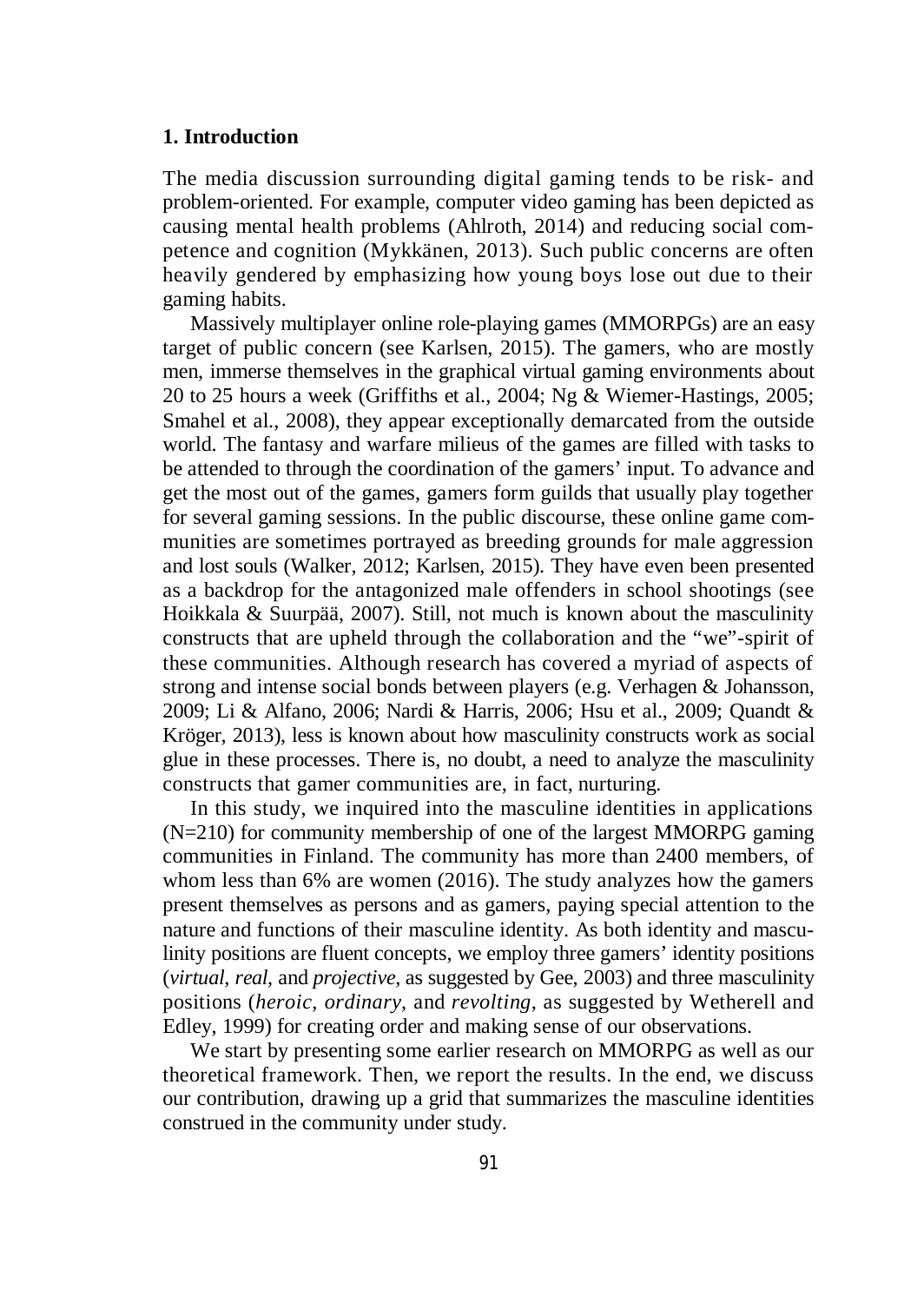#### **2. Social and Gendered Worlds**

MMORPG gamers typically create and sustain order within gaming guilds and clans by community rules. These rules have been shown to keep the group together and give it a cohesive identity (e.g. Johansson, 2013). Common MMORPG guild rules include being respectful to all participants, avoiding all kinds of discrimination, keeping drama to a minimum, avoiding foul language, and not taking in-game misfortunes too gravely (ibid.). Being a good ambassador for the group, being fair, following the rules, and committing to the group are other highlighted features (Johansson, 2013; similar findings by Foo & Koivisto, 2004).

The community of this study is glocal: it is based in Finland and its communication language is Finnish, but as MMORPGs are web-based and global to their character some English terminology is employed and participation is possible from any part of the world. The community's members refer to it as "The Clan." To join The Clan, gamers must accept the community rules (e.g. showing respect and avoiding foul language) and assure that they are more than 18 years of age. In addition, each applicant is obliged to fill out an anonymous membership application form in which they share certain basic information (age, sex, hours of gaming, etc.). In these applications, gamers are offered an opportunity to insert descriptions of themselves as persons and gamers. Although this part is optional, it tends to entail rather thick descriptions of the aspiring member as a potential co-gamer and friend. These descriptions constitute an interesting cultural material. The aspects accentuated and the discourse applied reveal certain characteristics of the gaming community culture and the social order within which it operates.

The analysis of this study concerns masculinity constructs embedded in the gaming community applications. As a cultural material, they do not only reflect the formal rules and standards for their communities, but certain practices, codes, and norms that are inherent in game designs and narrative as well as the communication and identity work typical for the gamer communities. Research shows that an important reason for gamers to invest their time and energy in the fantasy worlds is the conception of shared values in the group constellations of the guilds and the clans (Park & Chung, 2011). The games offer ways of experiencing togetherness through coordinated goal-oriented action by means of co-experienced and jointly construed narratives. Thus far, the growing literature on self-constructs and social bonds in MMORPGs has mainly concerned avatar building and internal game communication (see, e.g., Eklund & Johansson, 2013). We have not been able to find any research that investigates the expression and negotiation of masculine identities in the presentation of MMORPG gamers' "selves" to their future game community peers.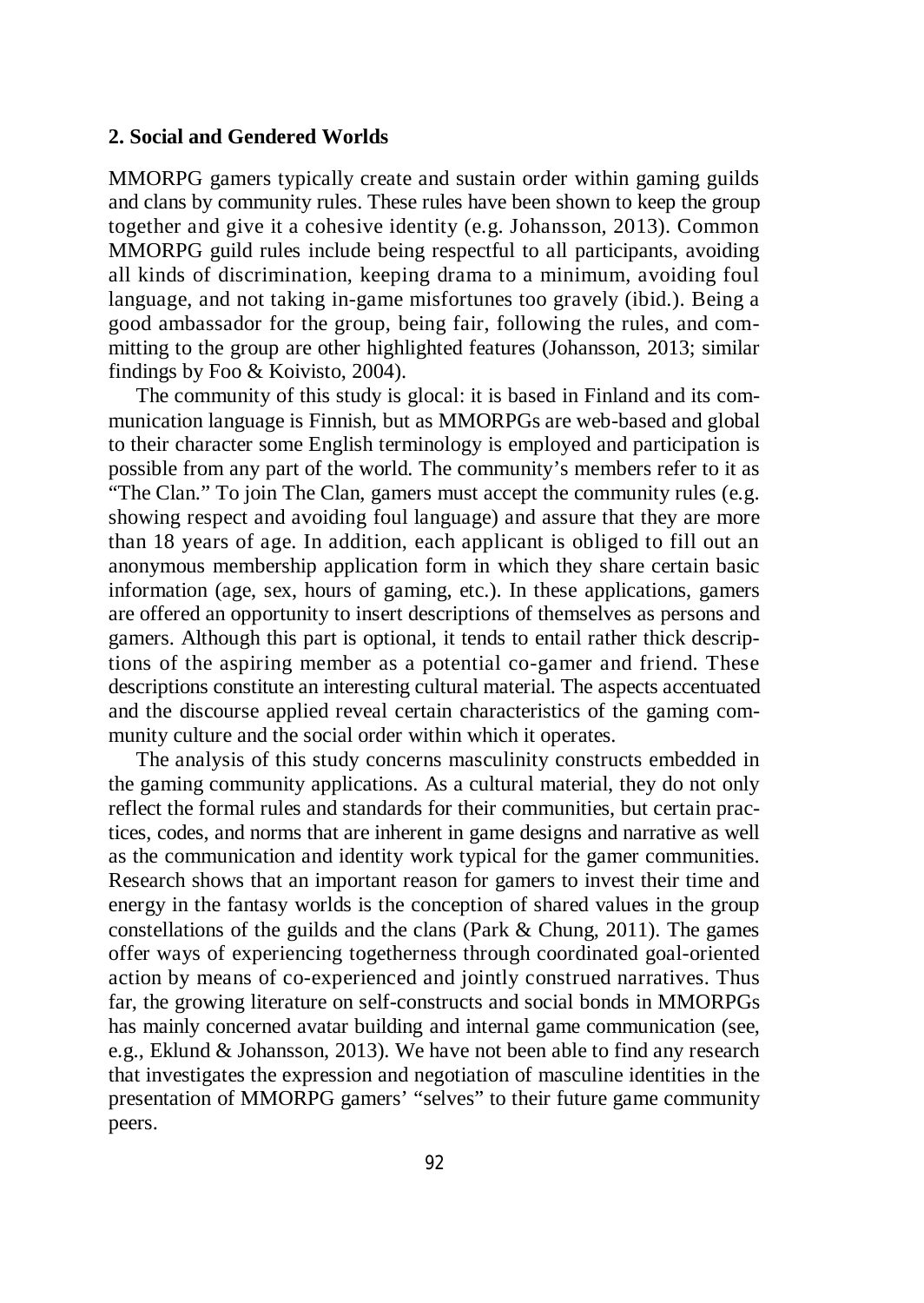When it comes to the subject of MMORPG and doing gender, it has been studied through the gendered content of avatars, roles, and characters of the games (Albrechtslund, 2007; Eklund, 2011), in studies on in-game gender swapping (Hussain & Griffiths, 2009; Lou et al., 2013; Paik & Shi, 2013; Martey et al., 2014), and in endeavors concerned with the gender-related motivations to play (Yee, 2006). Taylor (2006) has argued that the nature of identity work in MMORPG – with play designs that are the same for women and men – makes the games potentially a radical framework for challenging stereotypical forms of femininity (ibid., 97). Male and female gamers are basically believed to act in the game world on equal terms, with equal opportunities to express what they want about personal gender adherence. Still, in some games, some classes of avatars are race and gender locked, and recently, the multiplayer game Rust has, for example, started the praxis of assigning gender roles randomly (Webstar, 2016).

The meaning-making of online role gamers' identities is known to be layered and multi-positioned. To be sensitive to this circumstance in our analysis, we draw on two theoretical frameworks. The first stems from Gee's work on video games' values, identity, and embodiment (Gee, 2003; 2007; 2008). According to Gee (2003), the selves and identities of video role gamers (such as MMORPG gamers) involve a virtual identity, a real-world identity, and a projective identity. By identity, he refers to the ability to be recognized as a "kind of person" within a given context. From this perspective, individuals have multiple identities that are connected not to some fixed, internal state of being but to flexible patterns of participation in social events.

The virtual identity is one's identity as a virtual character in the virtual world. The real-world identity refers to the gamer's own identity as a person playing the game. The projective identity is the hardest to grasp, but basically it refers to the concept of "project" in its two significations: the projection of the gamer's values and desires onto the virtual character and thus the virtual character as one's project in the making, creating a certain trajectory through time, defined by aspirations. According to Gee (2003), the projective identity is the most important one for understanding the power of the game (54–55). In the applications the gamers present identities along all of these three dimensions. The projective identities can, in a wider interpretation, be discerned in expectations of what the gaming and the social interaction is going to be like in the community: a project that the gamer envisions (and hopes for) in the future. It indicates projecting values and desires onto the character of the community and seeing the gaming as one's own project in the making (see Gee, 2007).

To grasp the logic whereby masculinity constructs permeate identity constructs in the applications, we employed the three imaginary masculinity positions by Wetherell and Edley (1999): *heroic*, *ordinary*, and *revolting*,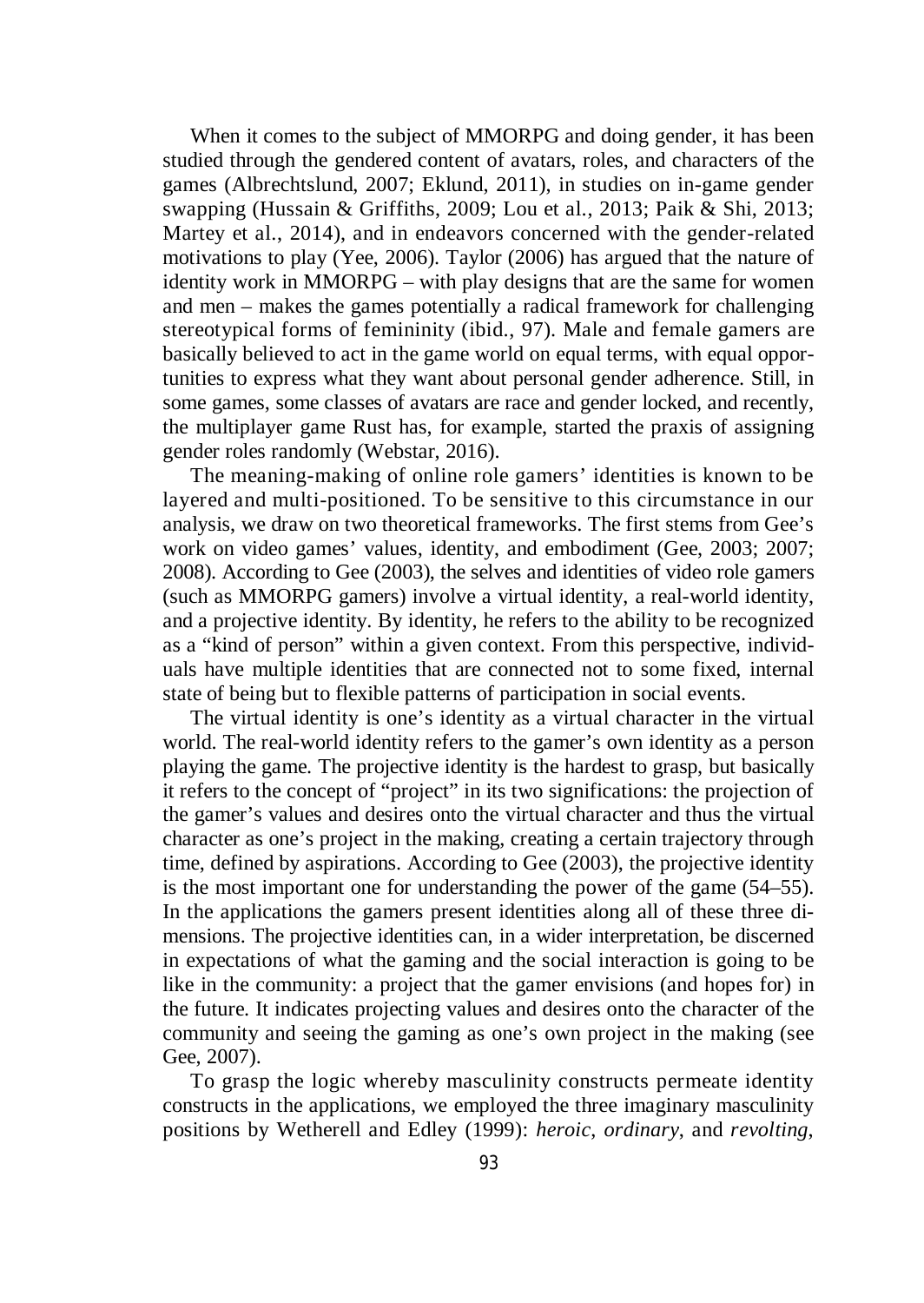which are commonly used in masculinity discourse analysis and image studies. Subjects who take the heroic position typically align themselves strongly with conventional ideals of men, such as being courageous, physically tough, and able to keep calm and cool. In the ordinary position, the self is described as normal, moderate, or average. Rebellious positions, then, look, at least superficially, like the resistance to hegemonic masculinity. Here, subjects ignore or revolt against what is socially expected; they define themselves as unconventional and their positions involve a flouting of social expectations. We analyzed our material by discerning the main meaningmaking traits in the descriptions under study. After these traits were identified, they were positioned in relation to the three masculinity constructs and the three game identities. It is important for the reader to keep in mind that identity categories and masculinity categories overlap. Nevertheless, their separation was important for our analytical objectives.

# **3. Materials and Methods**

We randomly selected 70 applications for each of the three most popular games: World of Warcraft (WoW), EVE, and World of Tanks (WoT), giving a total of 210 applications. The applicants reported the places of residence in different parts of Finland and an age range between 18 and 52 years (mean age of 30 years; the majority in the age range of 21–35 years). Of the 210 applicants, one-third were students, one fourth had a lower-level job (vocational school background), and 13% reported a more academically demanding job (college degree). The rest were out of work, on sick leave, or declared no information.

The application form contains fields for information on background, hobbies, family, personality, game career, etc., but the only compulsory items to fill out are age and acceptance of the community's rules. Although the amount of items may sound unnecessary detailed, this information may potentially be of great interest for the community, as the gamers spend an enormous amount of time together cooperating in sometimes difficult game tasks in different group constellations.

According to the administrator, the application procedure has been put in place to ensure that the community consists of "nice persons" and that members can find "like-minded company". After the applications are posted, the members of the community can post their views on the applications in a comments field. Still, the administrator's approval of the new applicants seems more or less like a formality.

The permission to use the applications as a material for the present study was sought from the site administrator of the community. Furthermore, an announcement was posted on the forum so that all members would have a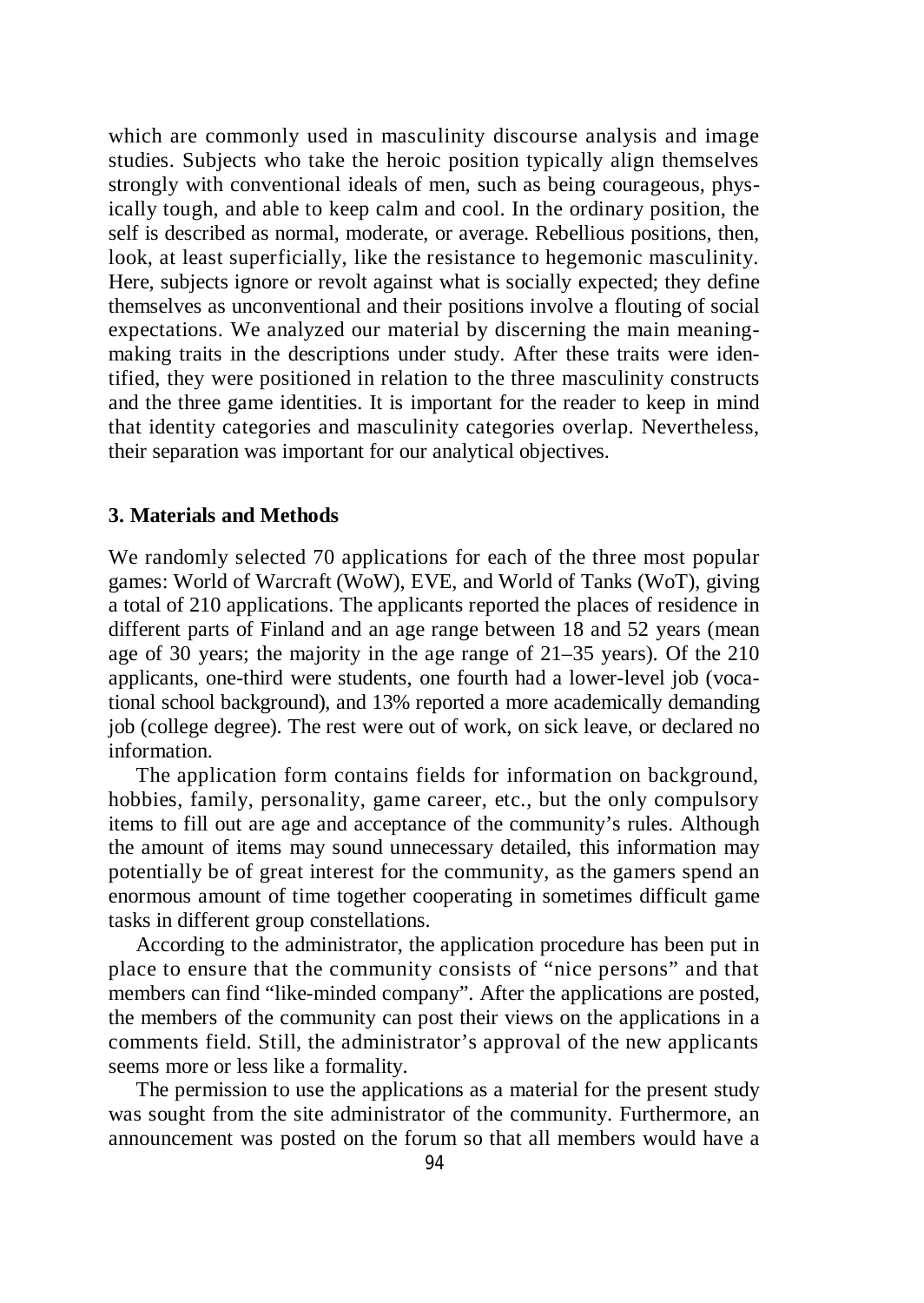chance to react to or oppose the use of the material. Although the applications are anonymous to begin with, all information that could potentially reveal the applicants' identity (place of birth, age, and hometown) was excluded already in the stage of data collection.<sup>1</sup>

In the analysis, we proceeded by reading and rereading the material to find patterns in the constructs and presentations of self. All self-descriptions were marked and coded in the Atlas.ti qualitative software coding program as semantic units. Based on the most common meaning-making logic materialized from the material, all semantic units that referenced to masculinity or the male gender were further categorized into three subgroups: (i) expressing desire to be part of the community, (ii) descriptions of being an ordinary Finnish bloke, and (iii) skills and lack of skills. It is important to point out that gender is a conceptual category that permeates almost all speech, and in the material, there were many accounts that were gendered but still not directly referring to anything related to biological sex or being a man. The references to the community were often gendered in subtle ways, involving presuppositions of a "crowd [of men]," a "bunch of serious [male] gamers." The reliability of the coding was trialed between the two researchers of the study. In this process, different arguments of the ways in which the semantic units could be seen as gendered were spelled out and assessed critically. In the next section, we account for what the three subgroups contained and discuss how they entail masculinity positions and gamer identities.

#### **4. Analysis**

Online self-presentation has shown to be a format that encourages the intimate revelations of self and formulations of more deep-seated feelings and thoughts than those made without the intermediation of screens and pseudonyms (see also Rheingold, 1993; Turkle, 1995; Suler, 2004; Henderson & Gilding, 2004; Valkenburg et al., 2005). Furthermore, MMORPGs are known to herald "a norm of authenticity in players' personal narratives unless explicitly stated otherwise" (Valkyrie, 2011: 78). This is also demonstrated in a study by Cole and Griffiths (2007), in which a large amount of MMORPG gamers would report that they discuss sensitive issues with online friends who they would never talk about with their outside-game friends. Our very first overall observation was that this seemed to be also the case in the studied community. The applicants seemed honest and open and shared private things about themselves, such as being shy and withdrawn, or failures in different areas of everyday life. Overall, one can say that the applications emphasized things that are not easily ordered in the category of heroic masculinity.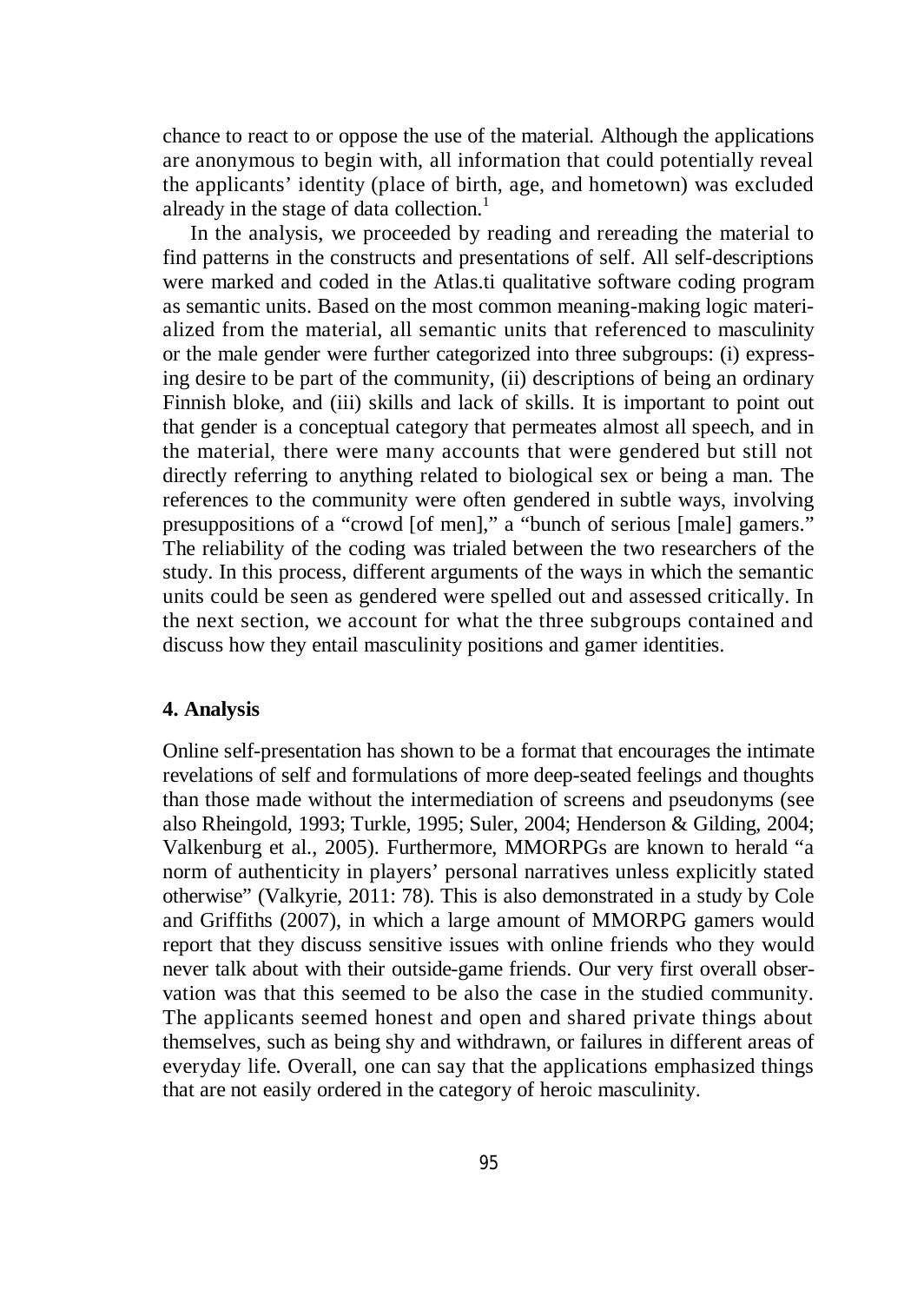## **Desire to be part of the community**

The first category conceptualizations in which the gamers expressed masculine identities concerned the reasons for wanting to join the community. In this code, the applicants expressed the desire to be part of a social context and they contain expectations on the added value of the membership. We see this content as mostly part of a projective identity construct, as it entails expectations on the gaming community working together, as a project that the applicant will be part of in the future. Furthermore, and in line with Gee (2003), this category entails hopes and expectations that the applicants are projecting onto the gamer community.

The most common reasons given for applying to the community had to do with the social aspects of gaming: cooperation with other gamers, socializing, getting friends, and hanging out online. The socializing by the gamers is expressed as taking place in an assumed all-male community ("with likeminded guys"), but there were also other shared characteristics that were assumed to make the interaction and cooperation enjoyable.

The age limit of 18 years seemed to contribute to the expectations of a more grown-up and mature style of conversation: "A guild for grown-up Finnish men sounds just like what I've been looking for. Playing EVE on my own is OK, but in a proper bunch it could be even more fun" (EVE, 29). $<sup>2</sup>$ </sup> "Adult conversations without any annoying teenage whingers" (EVE, 20). "[I expect] a more mature crowd and some easy-going vibes" (WoW, 39). "It's R-18 and I've heard you really do your stuff seriously but in a relaxed style" (EVE, 29). The grown-up man is portrayed as more calm and mature in view of game tasks and in the overall perspective on his own whereabouts: "I'd really like to find a place where I can play in good adult company in line with my own possibilities and time schedule. A good atmosphere, good jokes, and cooperation – this is what I miss and what makes me happy and activates me as a player" (EVE, 33).

The applicants express hopes of finding a group of [male] gamers that they can fit into, with whom they can identify and experience meaningful interaction. The community seems to have a well-known reputation of being fair, true, and reliable. The applicants say they have heard that the community is convivial, relaxed, and fun to hang around. They express hopes of finding players on "the same laid-back wavelength." These utterances express an appreciation of a moderate and uncomplicated male togetherness in line with the ordinary masculinity position. The applicants convey high expectations of nice, relaxed, and fun times among peers of men. Many even express hopes that they can stay in the guild for a long time, so that they can make long-lasting friendships.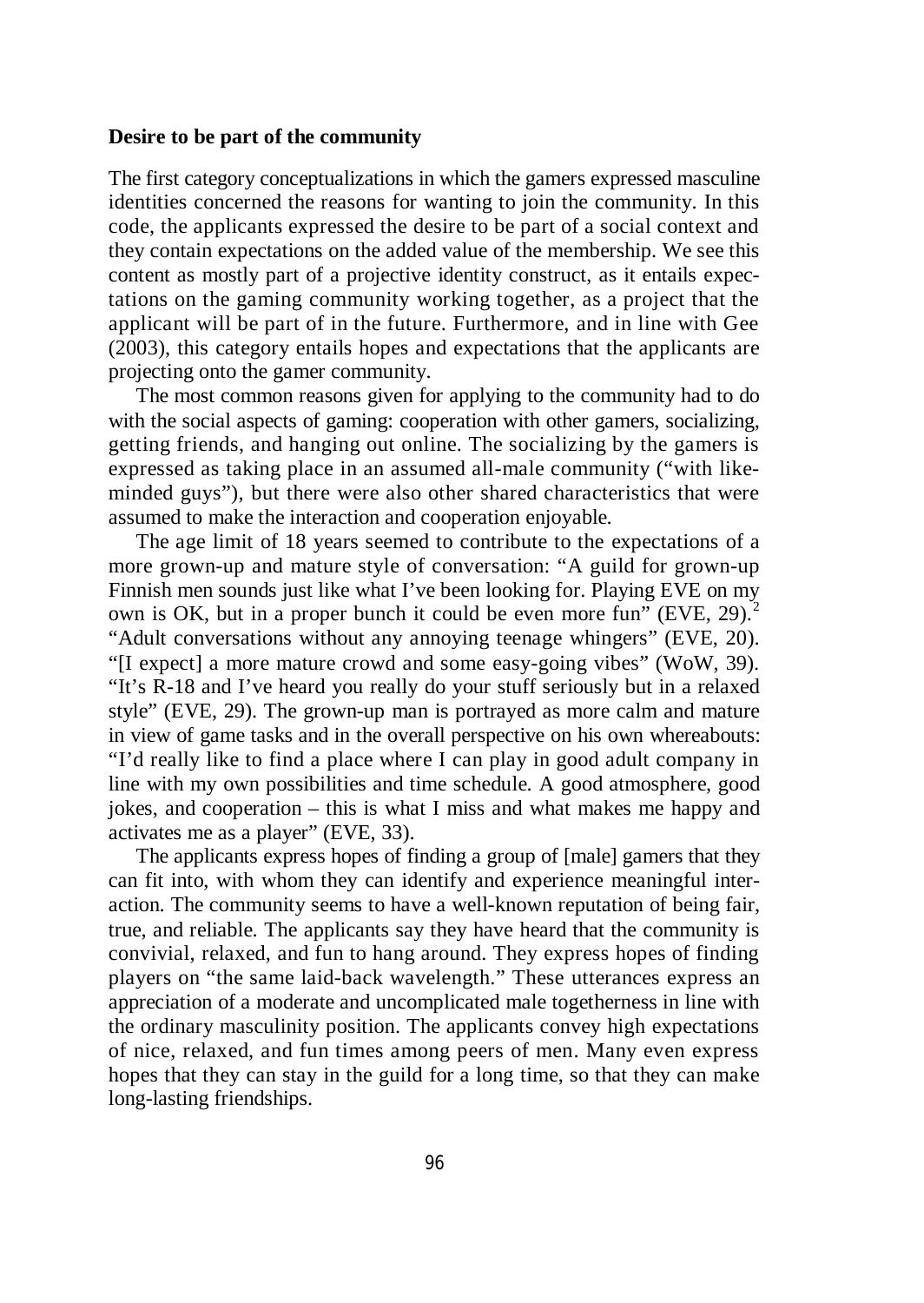Also, a heroic masculinity position of the community is expressed. The community is known to attract skillful gamers: "I've heard it's a tough clan, with a cool atmosphere" (WoT, 23). "Seems like a geezers' crowd. [A crowd that] plays for real but not too seriously" (WoT, 50). "I" is presenting himself as a suitable candidate for the in-group. "I" seeks "new acquaintances" (WoW, 30); "good guys" and "nice moments" (EVE, 23); "funny gabbing, just joking/p\*ssing off each other" (WoW, 21); "My aim is to find a good crowd with whom I can learn new stuff and have fun" (EVE, 27). The constructs of the community as a forthcoming context to be part of is thus acknowledged simultaneously in terms of a relaxed ordinary masculine position and a heroic coolness and maturity created by its skillful adult male players.

The community's "brand" and constitution seems to fit well with certain established criteria for high levels of group unity: the image and reputation of the group are favorable, interactivity within the group is positive, and homogeneity seems high (see Ashforth & Mael, 1996; Bhattacharya et al., 1995). The typical assumed gamer company expressed in the applications is by a like-minded male gamer who speaks the same language, is a mature adult, and is known to be serious about their hobby.

## **A common Finnish bloke**

In the applications, the images that the applicants build of themselves as persons are highly gendered. Although these constructs mainly draw on a real-world identity, they will naturally be based on the kind of characteristics the gamers expect to be attractive and useful for the community and its activities. This is likely to be drawn on their cultural knowledge of MMORPG gaming and on their experience of similar social interaction.

Some of the likable personal characteristics especially emphasized are expressed within an ordinary masculinity position. Being humble, uncomplicated, easy-going, and calm are attributes associated to the male gender of the applicants. The characteristic of easy-goingness is expressed by references to "being an ordinary bloke" and "nothing special." The tone of the application texts is joking, explicitly relaxed, and humorous. The humor is typically Finnish "matter-of-fact" and self-distanced at times: "I am a basic angry Finnish man who drinks beer, games on the computer, and goes to work. I am going to give vocational school a shot in the autumn and find out whether that could be the 'thing' for a bloke like myself. Basically, [I am] a relaxed bloke who has no problems getting along with everybody. I live in [name of town] in a suicide cell [=bedsit]. Nothing else. Thank you" (WoT, 22).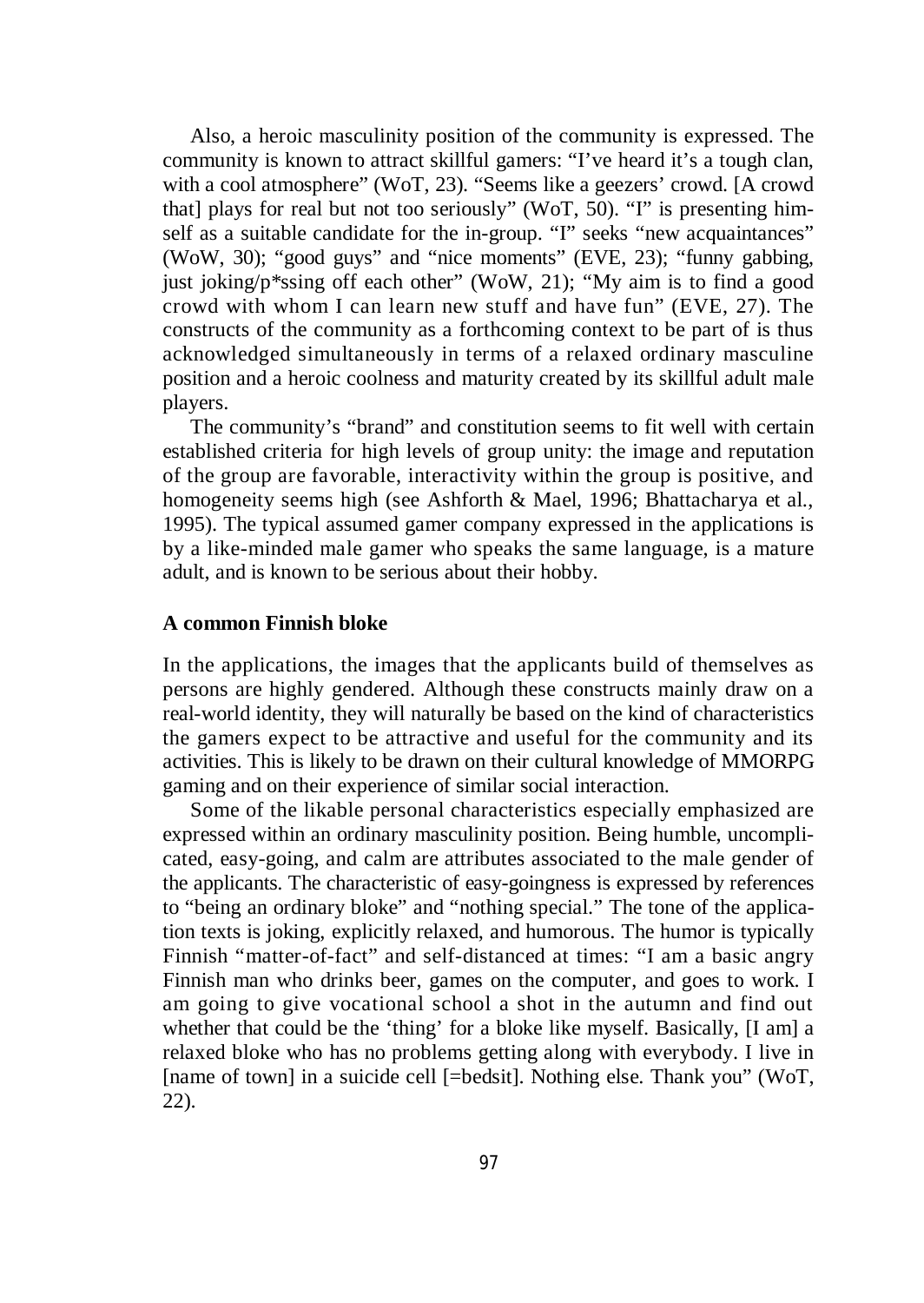The cultural content and the applied short tone above serve as a pastiche of a Finnish man, known to be less talkative and mostly listener-centered in his interpersonal relationships, weighing up his words and speaking truthfully (Carbaugh, 2009; Wilkins & Isotalus, 2009). Being "a normal Finnish bloke" and not sticking out in any way is what makes you someone who people can "count in" and "count on": "I'm a basic yokel", "I'm your usual Finn, pretty flat" (WoT, 43). These accounts are oriented towards being someone who is not sticking out, causing disturbance, taking space, or demanding attention.

A dimension that can be seen as associated with the gamers' virtual identity and ways of fitting in their roles in the game concerns the emphasis on being someone who one can count on. Basically, the signs used for being of male gender and from Finland already connote this feature in the application texts. The most common way of presenting oneself as a reliable person/ co-gamer is to describe oneself as "being a good and nice Finnish person": "I am just an ordinary young guy who has gotten hooked on computer games" (WoW, 23). "I am your basic bloke whose activity in the game varies a lot.../.../My life rhythm is dictated by my live-in girlfriend baby/dog/work, and ongoing reparations of an owner-occupied house.../.../I think a lot about things, but [when needed] I can make decisions in a split second" (WoT, 29). Being a Finn of the male gender connotes being nice and uncomplicated as a "real person" but therefore also reliable as a gamer.

The emotional control over character in terms of coolness and emotional control can be seen as part of a traditional heroic masculinity. Still, it seems important not to be someone who crosses the line to taking the gaming "too" seriously, displaying anger or disappointment when the gaming is not proceeding to full satisfactory. Authenticity, shyness, and quietness may be resources in MMORPGs, where cooperation sometimes require a low profile and giving space to others. Still, the comment above about being able to make decisions in a split second could be seen as a typical heroic masculinity construct. The "ordinary" of the real-world identity seems to serve purposes of being a likable person, whereas the same trait of the virtual self needs to be supplemented with comments about skills that are out of the ordinary (being fast, cool, rational).

There seems to be a non-written rule that there should never be any bragging about real-life personal features. Rather, an ironic account of a loser or semi-loser existence seems to be a prevailing grasp of a revolting masculine identity. The applicants diminish and belittle themselves, leaving out mentions of any qualifications and success in life outside the gaming world. "Being ordinary" connotes not only trust, commitment, cooperativeness, and being same-minded with others in the community, but it is also in line with the scholarly literature on nerd culture as a sub-culture that appreciates biographical trajectories that do not appear very aggressive or self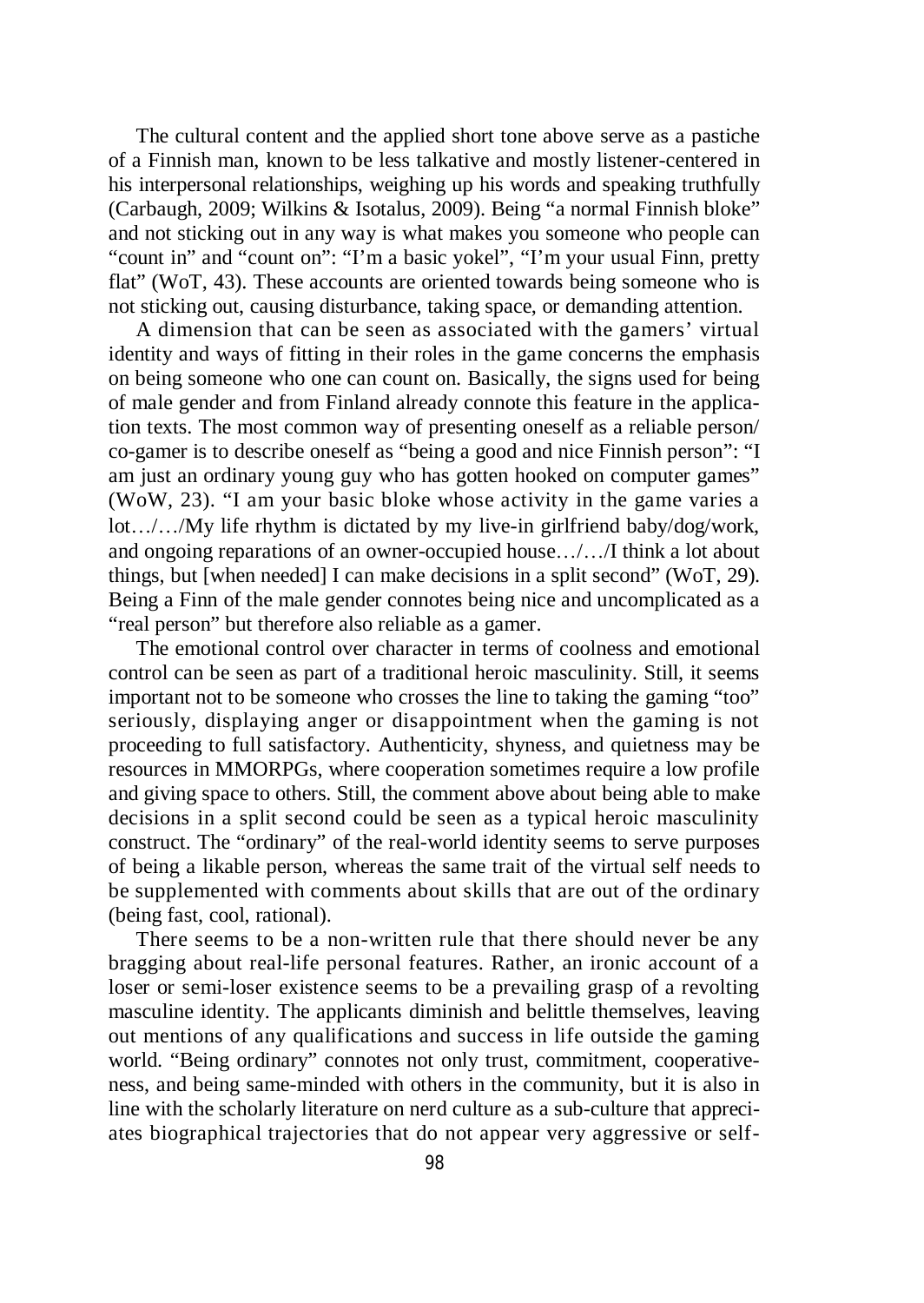emphasizing (Woo, 2012). In fact, being ordinary and leaving our status hierarchies of the outside world can be claimed as the most common tactic to gain entrance into this specific community. It seems to serve this subcultural field; it may make it easier to relate to one another, speak, get along, and exchange ideas (see also Williams et al., 2014).

When it comes to the applications' real-world identity constructs, a revolting masculinity position is obvious in mentioning a lack of other leisure interests: "Well, I don't have that many hobbies other than sitting in front of my laptop and sipping beer. Sure, sometimes I need to see friends as well. And I need to fix my Opel as it always likes to act up..." (EVE, 23). There is only one mention of a car brand (the Opel in the citation above) and even then the car is used as a sign of "losership". There are no mentionings of leisure activities that could be considered typically masculine (e.g. gym, cars) or sophisticated (e.g. tennis, golf, art, and fine dining). The same goes for career progress or anything that refers to monetary value. Home districts are only mentioned if they serve the game itself, as in the following comment by a WoW gamer (39): "I live in the eastern part of Helsinki, which means I'm familiar with real-life dps (damage per second)". The joking message is that this applicant lives in a lower socioeconomic area with a rough reputation that might be of use in the gaming.

The humble and uncomplicated real-world profile is emphasized among all applicants: "I don't drone on about things unnecessarily" (EVE, 32); "I'm a calm and diplomatic person who rarely speaks, and even when I'm drunk, I know how to behave" (WoT, 34); "I'm a cheerful guy, easy to get along with. In the game, I'm a reliable gamer who listens to others and understands the meaning of group work" (WoT, 31); "I am an easy-going guy who is not always speaking and who probably speaks too much when there's an open invitation to speak" (EVE, 28); "I'm an honest man and a bit shy. I like to be part of a group and get to know others" (EVE, 27); "Calm, uncomplicated, rather quiet" (WoT, 40).

One could imagine that normative low-profile statements would need to be balanced by a distinction to different sorts of otherness/strangeness or just offset by emphasizing some sort of superiority. This is, however, hard to spot in the material, as all inflammable questions are carefully avoided: there are no references to religion, politics, love life relationships, or even popular sports teams. Applicants probably want to avoid controversy and so be agreeable in the eyes of others, but for us a more convincing explanation is that the constructs of being an ordinary "Finnish bloke" and the absence of references to status, high education, and money are all important building blocks of the strong projective "gamer group identity" that unites the members of the community. The result is an open-minded, non-judgmental construction of group unity. Being a man, a gamer, and a Finn is not expressed through a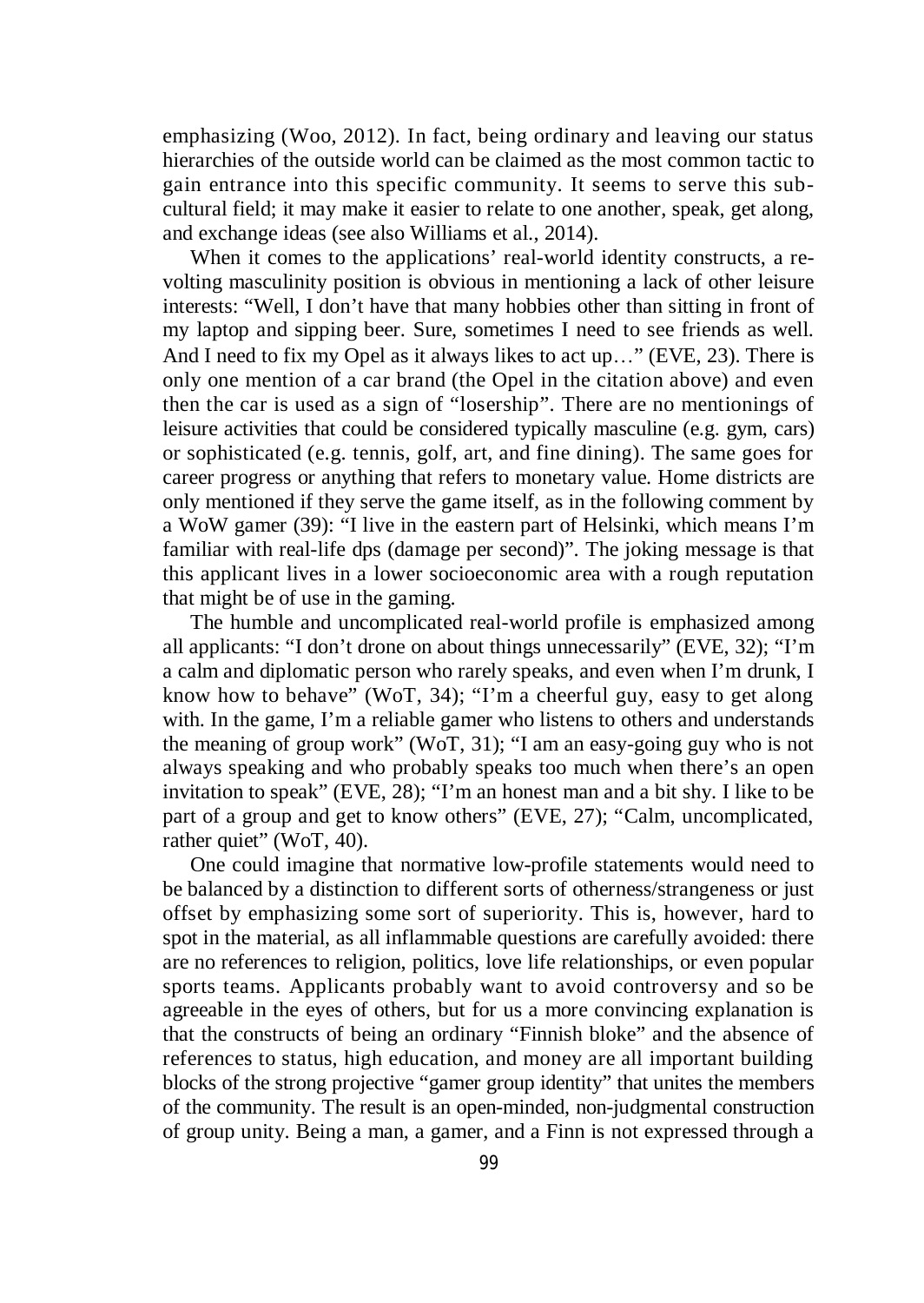rejection of non-male, non-gamer, or non-Finns. These categories are not mentioned. The concepts of "commonness" and "friendliness" seem to contribute to a sense of belonging by a same-minded group of persons. The projective image of an uncomplicated friendly community entails no drama. One could assume that this serves the gaming: it is easier to arrange cooperation with a crowd that is relaxed and positive and do not reflect too much on internal differences and real-life status.

#### **Skills and lack of skills**

The ways in which the community distinct their sub-cultural identity from the rest of society is articulated in standpoints that reflect common prioritizations and taste. As already shown, the applicants show great skills of selfreflexivity through their ironic self-distancing. Gamers describe their sense of humor as "grim" and say they can overcome their shyness with the help of "a couple of beers". The gamers characterize themselves as geeks and outsiders in a reflective and humoristic way. Mostly, the lack of skills is expressed in a revolting real-life position, whereas the rare mentions of actual skills are expressed in passing and in view of a virtual and projective identity.

The revolting imaginary masculinity position is especially apparent when the topic of sports comes up. Basically, boasting about sports performances or even mentioning them is not a legitimate discursive trait in this community. Some mention that they are regular joggers or have some sort of ball sport as a hobby. However, the most typical way of describing one's own sports performances is to stress how bad one is at sports: "I try to get through the gym program without getting too much muscle pains" (EVE, 27). It is acceptable and expected to talk about sport-related failures, and it is also expected that others in the community have the same low level of interest in sports: "Music saved me from sport" (EVE, 32); "I try to keep up my social relations as much as I reasonably can (provided they don't interfere with my gaming?), and I am currently working out with only low weights  $\mathbb{Q}$ " (WoT, 33); "I've been playing [computer games] since I was little. At some point I tried to go out for a jog" (WoT, 23); "I've gymmed a bit, so a very small man  $\rightarrow$  small man. I am quite skillful with computers" (EVE, 33). These humoristic references to a uniting nerd culture channel a projective group identity of otherness. It can be understood as connoting "we are outsiders in view of societal norms". This is an interesting position, not the least as it seems to be rather heavily gendered.

Again, the above is in line with some sub-cultural characteristics of nerd culture (Woo, 2012); the lack of interest for sports stands in contrast to certain types of masculinity embodiment (see, e.g., Aronowitz, 1992: 58; Wienke, 1998; Gill et al., 2005). Sport activities are known to be social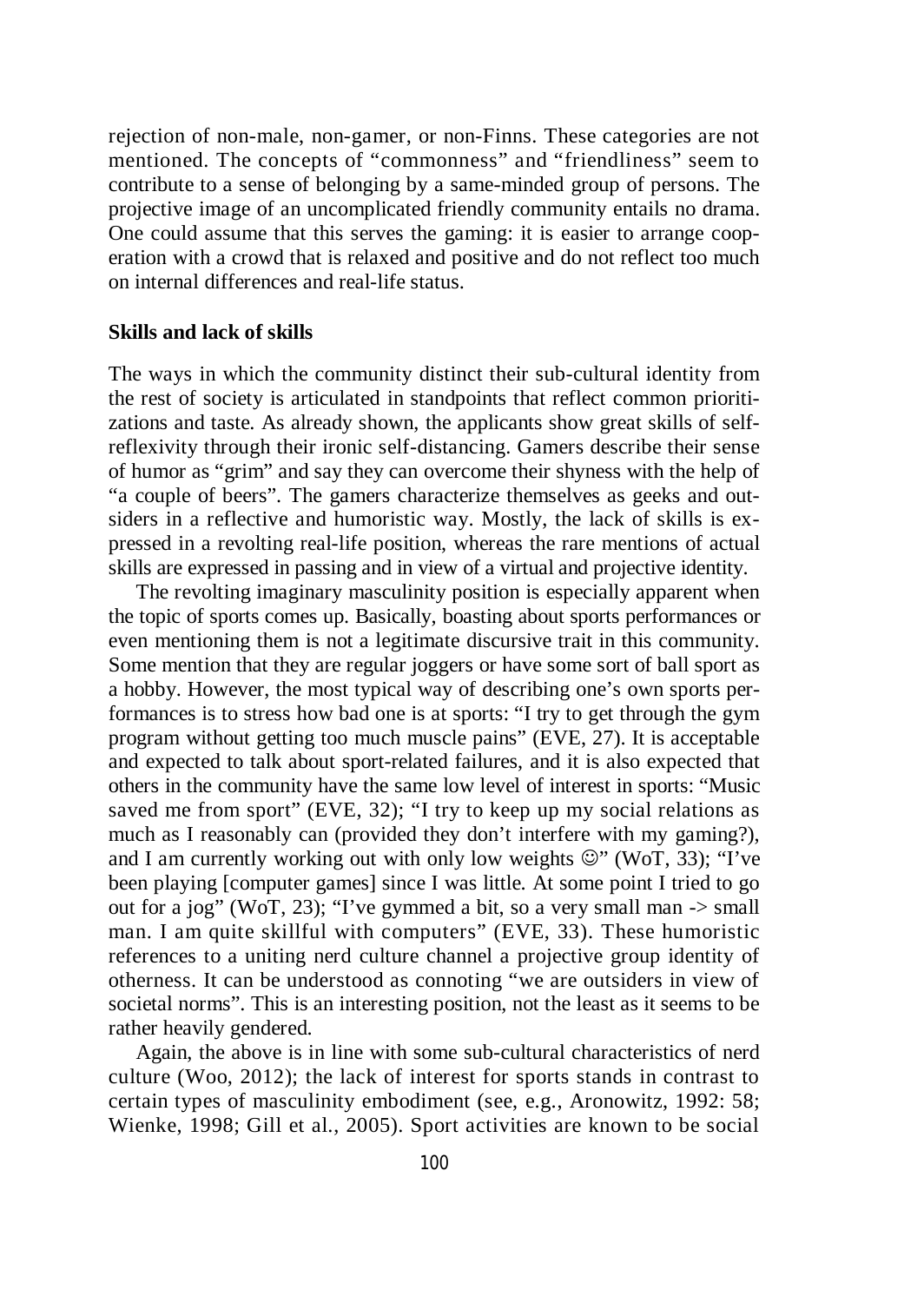realms in which men need to partake to keep up the power advantage of patriarchy (Tiihonen, 1999: 89). A "masculine identity validation" is accomplished through the use of the body as an instrument of power, dominance, and control. Especially for males who have less access to abstract forms of masculinity-validating power (economic power, workplace authority), the physical body and its potential for violence have been shown to provide concrete means of achieving and asserting superiority (e.g. Katz, 2002), muscles being an important marker that separate men from one another and from women (Klein, 1993). The downplaying or ignorance of physical performance does not only seem to be a natural result of this being a male community and markers to the female gender thus not being relevant, but also the gaming logic as well as the computer hobby are presented as realms that deviate from traditional masculine hobbies. The MMORPG games demand abstract and intellectual resources typically involving skills to communicate and reflect on situations: gamers need to handle advanced cooperation situations and move between multiple self-positions (real life, avatar, projective).

The revolting position of the "nerd" serves as a contrast to sporting males and is expected to gain resonance in the community: "I am a quiet nerd. My life's mission is to stay put in front of the PC. At the moment I'm working as an electronics installer. Among my hobbies I can mention reading (war, scifi, fantasy), listening to heavy metal music, and drinking beer" (EVE, 32). Emphasizing the simplicity of one's life serves the projective identity of the community. It communicates that the gamer is a good fit for the "we" of the gamers' community.

## **5. Summary of Results**

This study has pointed out a rather complex assembly of overlapping identities and masculinity constructs in the applications to the MMORPG-clan under study. The different identities and masculinities seem to support each other and serve different purposes. Our main observations are gathered in Table 1. From the table, it stands clear that the emphasis of the applications is put on the real-world identity's ordinary and revolting masculinities, whereas the only heroic real-world identity construct that we could find was the one of being able to behave even when drunk. The masculinity constructs of the virtual identity contained mostly different attributes and characteristics of the gamers' in-game skills. The semantic units that expressed a projective identity would typically concern expectations of the clan and how well the gamer would fit into this clan as a future project. Whereas the ordinary traits were emphasized in view of their fit in the clan, the "geek" and "nerd"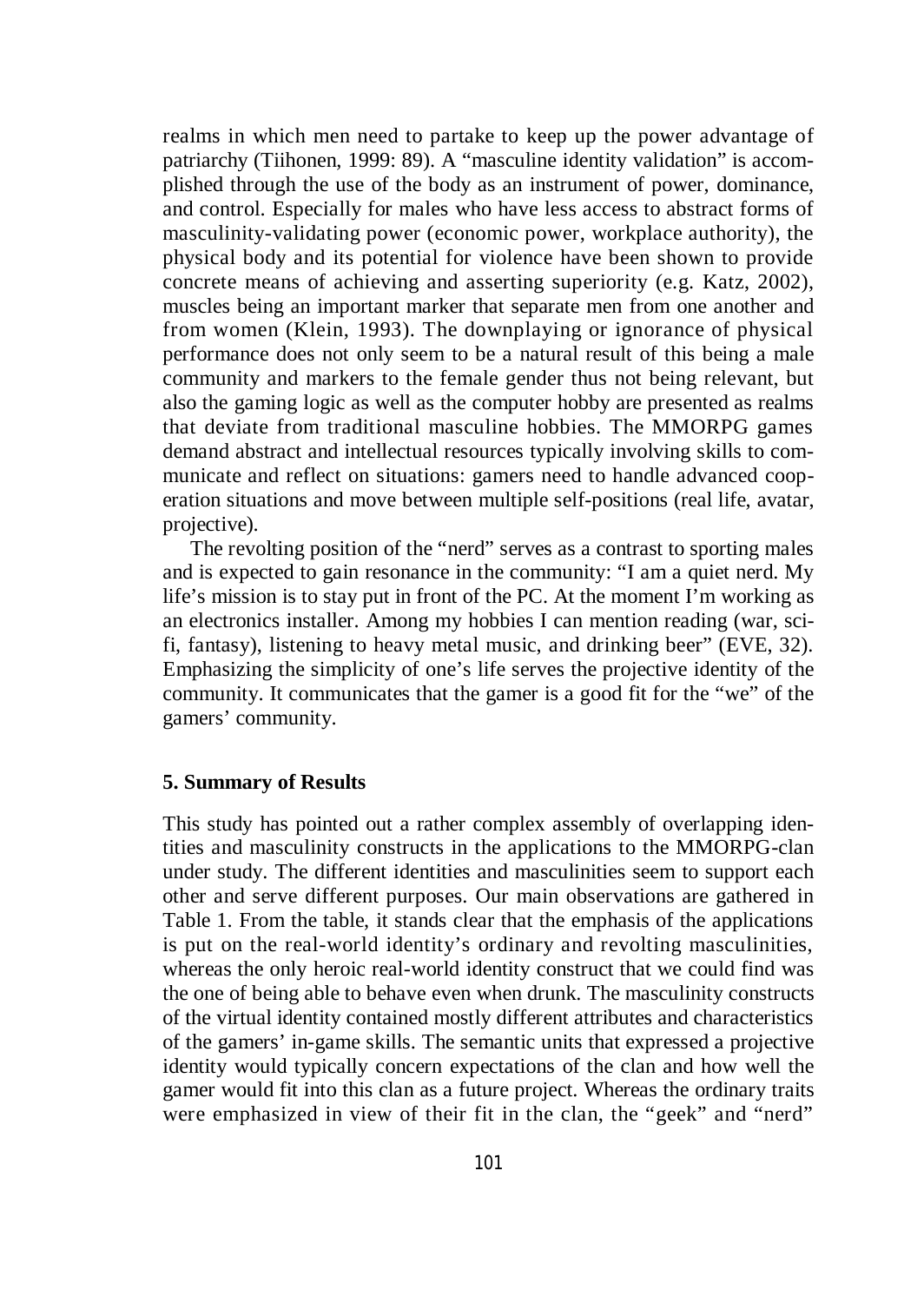characteristics were employed in view of the surrounding world and its gendered norms.

| identities in different ways. |                              |                                 |
|-------------------------------|------------------------------|---------------------------------|
| VIRTUAL                       | <b>REAL</b>                  | <b>PROJECTIVE</b>               |
| <b>HEROIC</b>                 | <b>HEROIC</b>                | <b>HEROIC</b>                   |
| * Calm                        | * Even when drunk, knows     | * Reputation of clan: tough,    |
| * Making decisions in a       | how to behave (one citation) | cool atmosphere                 |
| split of a second             | ORDINARY                     | * Playing for real              |
| * Control of emotions         | * Fun to hang out with       | ORDINARY                        |
| ORDINARY                      | * Identification, sameness   | * Identification, sameness      |
| * Low profile                 | * Shyness, quietness         | * Quality of game               |
| * Reliable                    | * Uncomplicated              | * Laid back                     |
| * Someone to count            | * Easy-going, calm           | <b>REVOLTING</b>                |
| in/count on                   | * Nothing special, ordinary  | * Geeks                         |
| * Listener                    | * Usual Finnish bloke        | * Real-life cred (part of town) |
| * Understands group           | * Nice and uncomplicated     | where gamer live)               |
| dynamics                      | <b>REVOLTING</b>             |                                 |
| <b>REVOLTING</b>              | * Shyness, quietness         |                                 |
| * Shyness                     | * Humble "looser"            |                                 |
| * Quietness                   | * No hobbies (except for     |                                 |
|                               | gaming)                      |                                 |
|                               | * No sports, no muscles      |                                 |
|                               | * Honest                     |                                 |
|                               | * Shy                        |                                 |
|                               | * Geek                       |                                 |

**Table 1** Masculine identities as expressed in the applications. Emphasis is put on the real-life ordinary and revolting. These serve the virtual and project identities in different

# **6. Conclusions**

The analysis shows that the studied MMORPG community is upheld through identity positions with specific gendered expectations and self-descriptions pertaining to the person and gamer. These were positioned in view of the three imaginary masculinity constructs of the heroic, the ordinary, and the revolting (Wetherell & Edley, 1999) and in view of real-world, virtual, and projective identities (Gee, 2003).

The projective identity of the clan contains hegemonic masculinity constructs of the community's gamers being tough, cool, and serious, keeping their temper, and being mature and adult. The applying gamer, on his part, is articulated in the imaginary position of the ordinary or the revolting. He is a Finnish man with a down-to-earth, quiet, and shy personality – a person who is calm and laid-back. Thus, even if constructs of a "real self" are mostly the ones of the common bloke who is shy and uncomplicated, the gaming self is more heroic: he is able to maintain his temper, control emotions, and make decisions in a split of a second. The enhanced favorable heroic characteristics,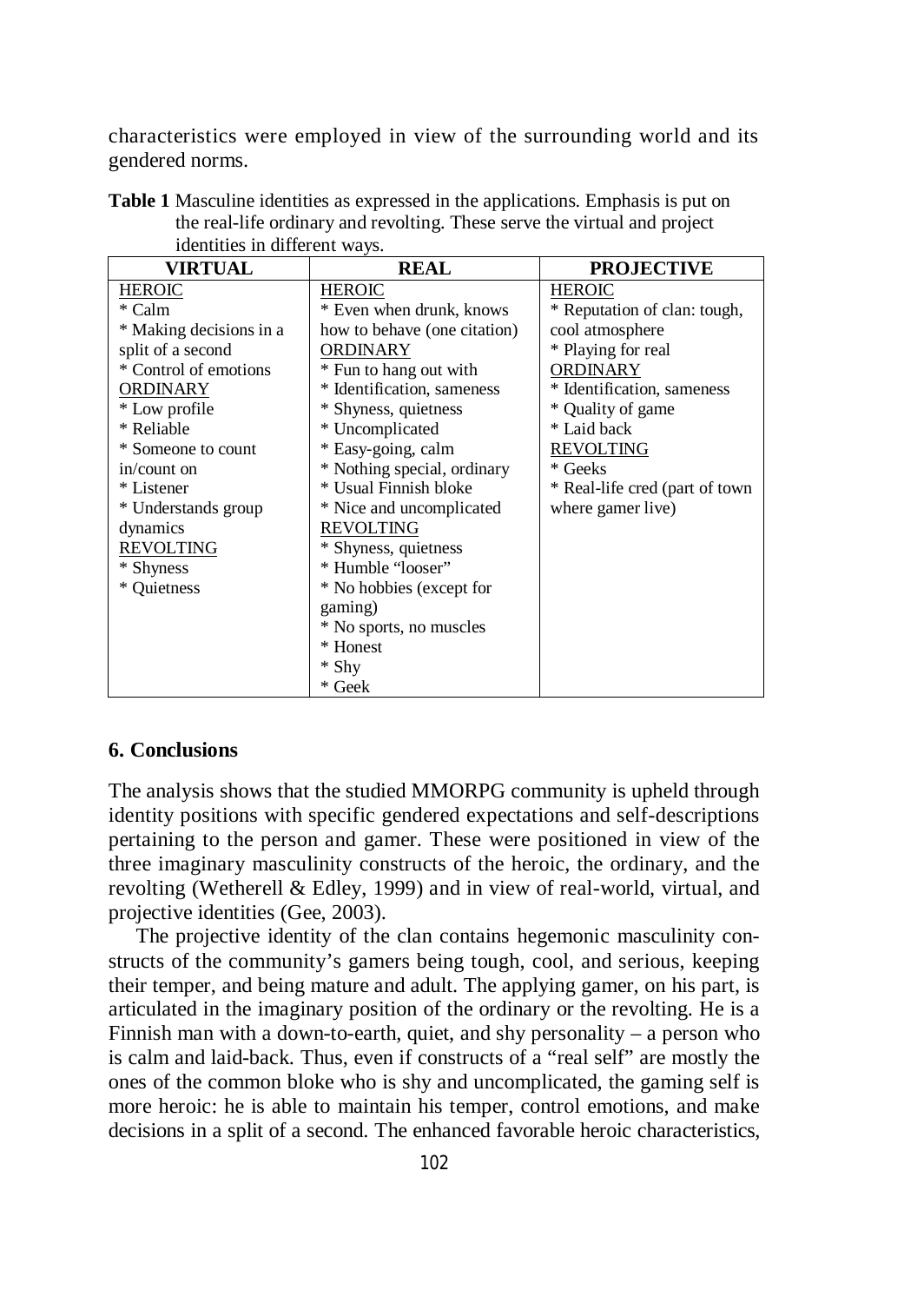including being a Finnish man, seem to work inwards towards a strong group identity of gamers.

The projective collective identity encompasses a group of geeks outside common status connotations and competitions of society. This seems, on its part, to be working both to emphasize a group identity and to distinguish the gamers from the surrounding world of non-gamers.

A likely reason for real-life status signs being excluded in the application is that MMORPGs are explicitly about living an identity, a role, and an avatar. In gaming realms, the real-life identity and personality uniqueness has no supportive function (see Williams et al., 2014) as in-game accomplishments tend to speak for themselves, and it may be wise and beneficial to downplay accomplishments by showing modesty. Although we are aware that a slight underplay of accomplishments is a common technique for creating amiability (Schlenker & Leary, 1982), we still see this humble, uncomplicated, and ordinary position of the self and community as unique for the gamers as a group of men.

The ambivalence of being an outsider group (gamers), but still emphasizing the "ordinary" and being the "normal Finnish man", seems to actively work against a positioning of the self in relation to others through opposing and negative definitions and markers. In its complexity, this positioning deviates from the popular media image of male gamers' communities. A closer examination of the in-game interaction underpinning this stance would be an important focus for future research.

#### **NOTES**

1. Each anonymized application received a number code when collected, so that we could trace the content to the collected anonymized application. In addition, as the 210 applications were gathered from a total of more than 1440 applications, it should be impossible to identify the information given in the article to a specific application (see King, 1996; Eysenbach and Till, 2001, for ethical issues considered).

2. The name of the game to which the application applies and the age of the applicant are given in parentheses. For reasons of readability, we have omitted these parentheses when the citation is less than three words long.

#### **REFERENCES**

- Ahlroth, J. (2014), "World of Warcraft vie Katjan kaiken ajan tuhannet pelaavat liikaa digipelejä," *Helsingin Sanomat*, 23.3.
- Albrechtslund, A.-M. B. (2007), "Gender and the Player Cyborg: Ideological Representation and Construction in Online Games," paper presented at *Internet Research 8.0: Let's Play*, Vancouver.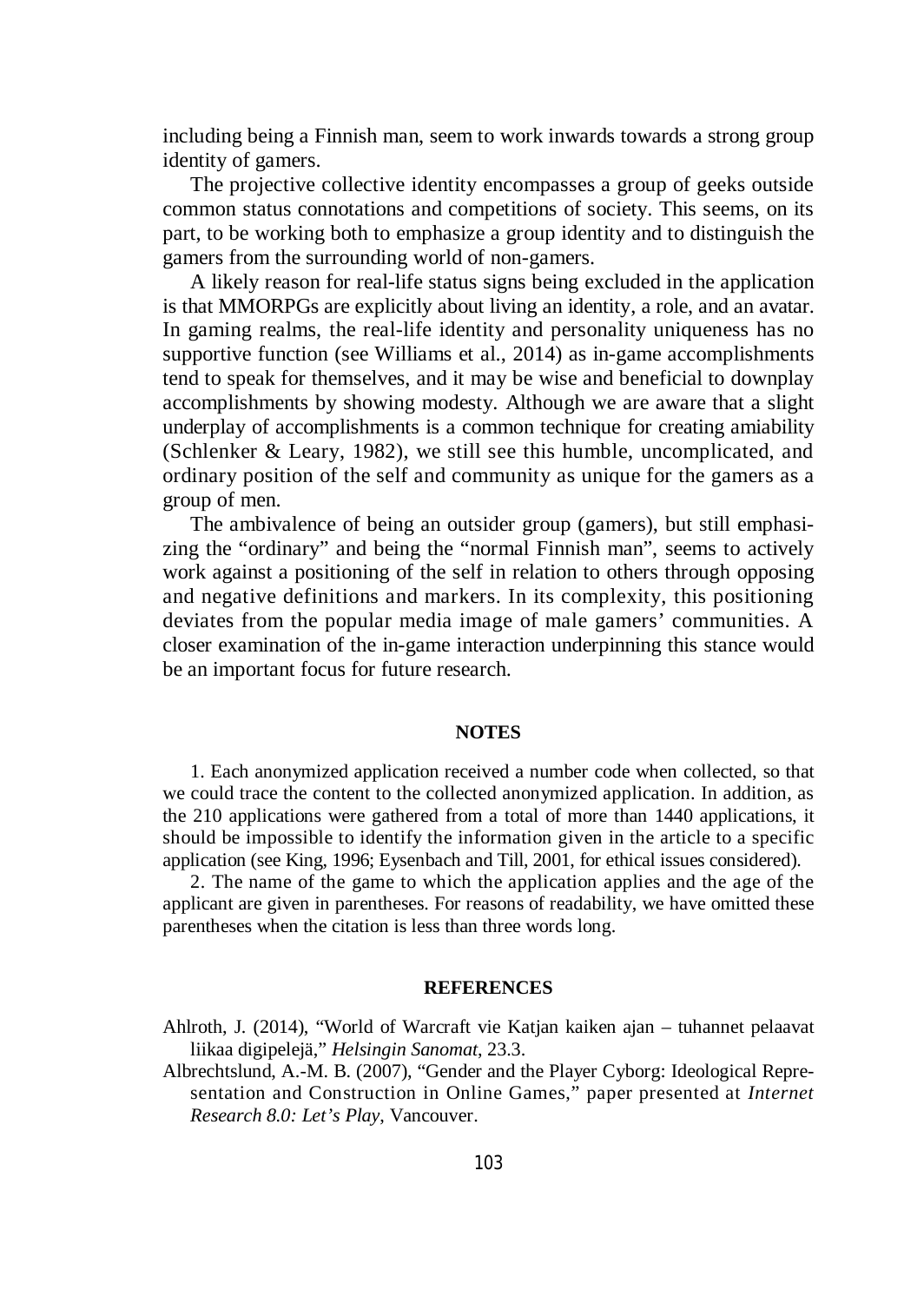- Aronowitz, S. (1992), *The Politics of Identity: Class, Culture, Social Movements.* New York and London: Routledge.
- Ashforth, B. E., & F. A. Mael (1996), "Organizational Identity and Strategy as a Context for the Individual," *Advances in Strategic Management* 13: 19–64.
- Bhattacharya, C. B., R. Hayagreeva, & M. A. Glynn (1995), "Understanding the Bond of Identification: An Investigation of Its Correlates among Art Museum Members," *Journal of Marketing* 59(4): 46–57.
- Carbaugh, D. (2009), "Codin Personhood through Cultural Terms and Practices: Silence and Quietude as a Finnish Natural Way of Being," in R. Wilkins & P. Isotalus (eds.), *Social Support: An Interactional View*. New York: Wiley, 319–366.
- Cole, H., & M. D. Griffiths (2007), "Social Interactions in Massively Multiplayer Online Role-playing Gamers," *CyberPsychology & Behavior* 10(4): 575–583.
- Eklund, L. (2011), "Doing Gender in Cyberspace: The Performance of Gender by Female World of Warcraft Players," *Convergence: The International Journal of Research into New Media Technologies* 17(3): 323–342.
- Eklund, L., & M. Johansson (2013), "Played and Designed Sociality in a Massive Multiplayer Online Game. Eludamos," *Journal for Computer Game Culture* 7(1): 35–54.
- Eysenbach, G., & J. E. Till (2001), "Ethical Issues in Qualitative Research on Internet Communities," *British Medical Journal* 323(7321): 1103–1105.
- Foo, C. Y., & E. M. Koivisto (2004), "Defining Grief Play in MMORPGs: Player and Developer Perceptions," in *Proceedings of the 2004 ACM SIGCHI International Conference on Advances in Computer Entertainment Technology*. Singapore: ACM, 245–250.
- Gee, J. P. (2003), *What Video Games Have to Teach Us about Learning and Literacy.* New York: Palgrave Macmillan.
- Gee, J. P. (2007), "Pleasure, Learning, Video Games, and Life: The Projective Stance," in M. Knobel (ed.), *The New Literacies Sampler.* New York: Peter Lang, 95–113.
- Gee, J. P. (2008), "Learning and Games," in K. Salen (ed.), *The Ecology of Games: Connecting Youth, Games, and Learning*. Cambridge, MA: The MIT Press, 21– 40.
- Gill, R., K. Henwood, & C. McLean (2005), "Body Projects and the Regulation of Normative Masculinity," *Body and Society* 11(1): 37–62.
- Griffiths, M. D., N. O. Davies, & D. Chappell (2004), "Demographic Factors and Playing Variables in Online Computer Gaming," *CyberPsychology & Behavior* 7(4): 479–487.
- Henderson, S., & M. Gilding (2004), "I've Never Clicked This Much with Anyone in My Life: Trust and Hyperpersonal Communication in Online Friendships," *New Media & Society* 6(4): 487–506.
- Hoikkala, T., & L. Suurpää (2007), "Jokela-ilmiö," *Sikermä nuorisotutkijoiden näkökulmia. Nuorisotutkimusverkosto/Nuorisotutkimusseura, verkkojulkaisuja*, 17.
- Hsu, S. H., M. H. Wen, & M. C. Wu (2009), "Exploring User Experiences as Predictors of MMORPG Addiction," *Computers & Education* 53(3): 990–999.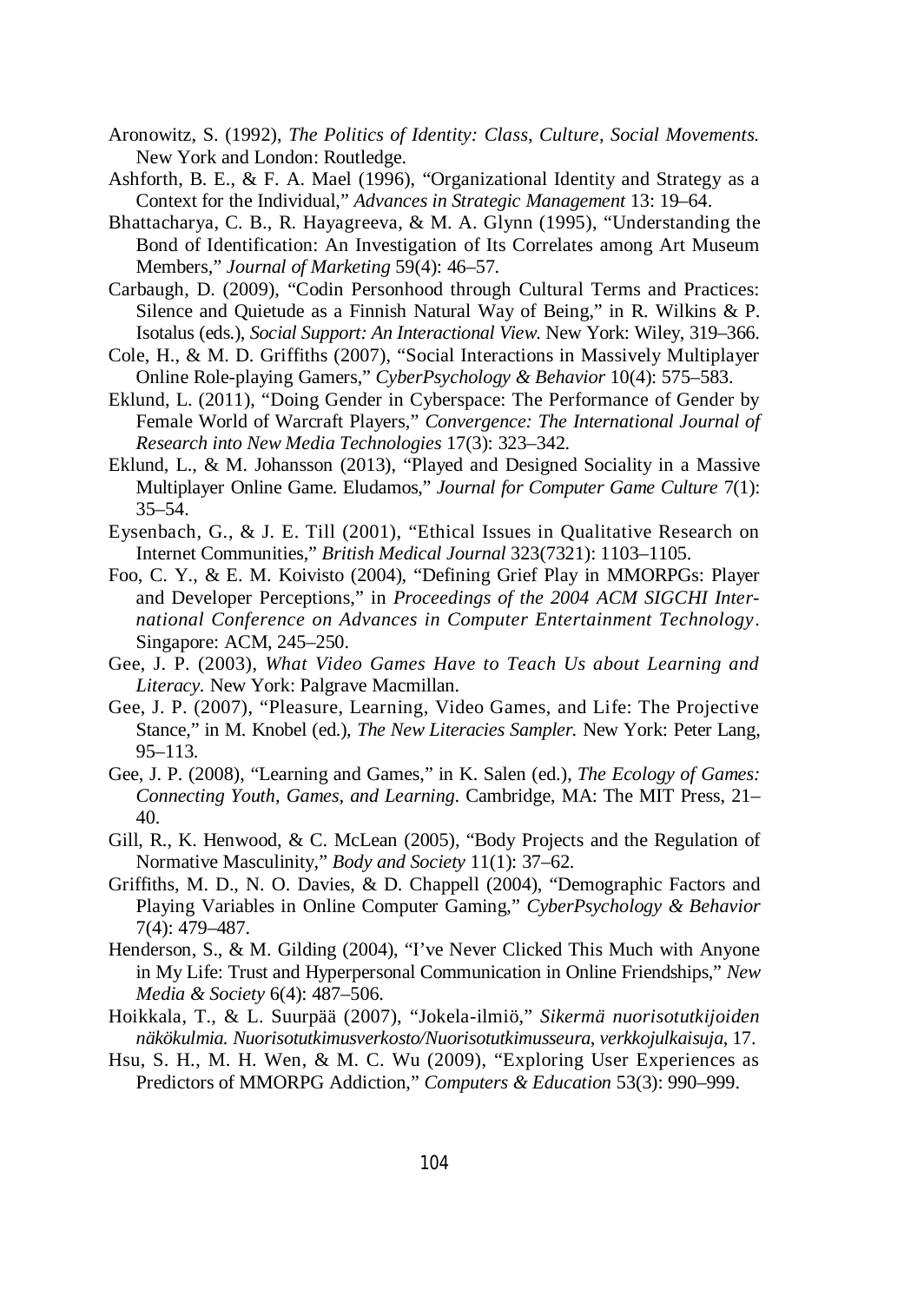- Hussain, Z., and M. Griffiths (2009), "Excessive Use of Massively Multi-player Online Role-playing Games: A Pilot Study," *International Journal of Mental Health and Addiction* 7(4): 563–571.
- Johansson, M. (2013), "'If You Obey All the Rules, You Miss All the Fun:' A Study on the Rules of Guilds and Clans in Online Games," *Journal of Gaming & Virtual Worlds* 5(1): 77–95.
- Karlsen, F. (2015), "Analyzing Game Controversies: A Historical Approach to Moral Panics and Digital Games," in T. E. Mortensen, A. M. L. Brown, & J. Linderoth (eds.), *The Dark Side of Game Play: Controversial Issues in Playful Environments*. New York and London: Routledge, 15–32.
- Katz, J. (2002), "Advertising and the Construction of Violent White Masculinity," in Humez, J. M., & G. Dines (eds.), *Gender, Race, and Class in Media: A Text-Reader*. Thousand Oaks, CA: Sage, 349–358.
- King, S. A. (1996), "Researching Internet Communities: Proposed Ethical Guidelines for the Reporting of Results," *The Information Society* 12(2): 119–128.
- Klein, A. M. (1993), *Little Big Men: Bodybuilding Subculture and Gender Construction.* Albany, NY: State University of New York Press.
- Li, C., & C. Alfano (2006), "More than Just a Game: Communication and Community in MMORPGs," available at: http://wps.ablongman.com/wps/media/objects/ 4116/4215151/Student%20Papers/ch%2013%20Li.pdf.
- Lou, J. K., K. Park, M. Cha, J. Park, C. L. Lei, & K. T. Chen (2013), "Gender Swapping and User Behaviors in Online Social Games," in *Proceedings of the 22nd International Conference on World Wide Web*. New York: ACM, 827–836.
- Mäntynen, M. (2013), "Mitä tapahtui pohjoisen ja Itä-Suomen pojille?," *Helsingin Sanomat*, 6.12.
- Martey, R. M., J. Stromer-Galley, J. Banks, J. Wu, & M. Consalvo (2014), "The Strategic Female: Gender-switching and Player Behavior in Online Games," *Information, Communication & Society* 17(3): 286–300.
- Mykkänen, P. (2013), "Pelihullut," *Helsingin Sanomat* 2.6.
- Nardi, B., & J. Harris (2006), "Strangers and Friends: Collaborative Play in World of Warcraft," in *Proceedings of the 20th Anniversary Conference on Computer Supported Cooperative Work*. New York: ACM, 149–158.
- Ng, B. D., & P. Wiemer-Hastings (2005), "Addiction to the Internet and Online Gaming," *CyberPsychology & Behavior* 8(2): 110–113.
- Paik, P. C., & C.-K. Shi (2013), "Playful Gender Swapping: User Attitudes toward Gender in MMORPG Avatar Customisation," *Digital Creativity* 24(4): 310–326.
- Park, S.-B., & N. Chung (2011), "Mediating Roles of Self-presentation Desire in Online Game Community Commitment and Trust Behavior of Massive Multiplayer Online Role-playing Games," *Computers in Human Behavior* 27(6): 2372–2379.
- Quandt, T., & S. Kröger (2013), *Multiplayer: The Social Aspects of Digital Gaming.* Vol. 3. New York and London: Routledge.
- Rheingold, H. (1993). *The Virtual Community.* New York: Addison-Wesley.
- Schlenker, B. R., & M. R. Leary (1982), "Audiences' Reactions to Self-enhancing, Self-denigrating, and Accurate Self-presentations," *Journal of Experimental Social Psychology* 18: 89–104.